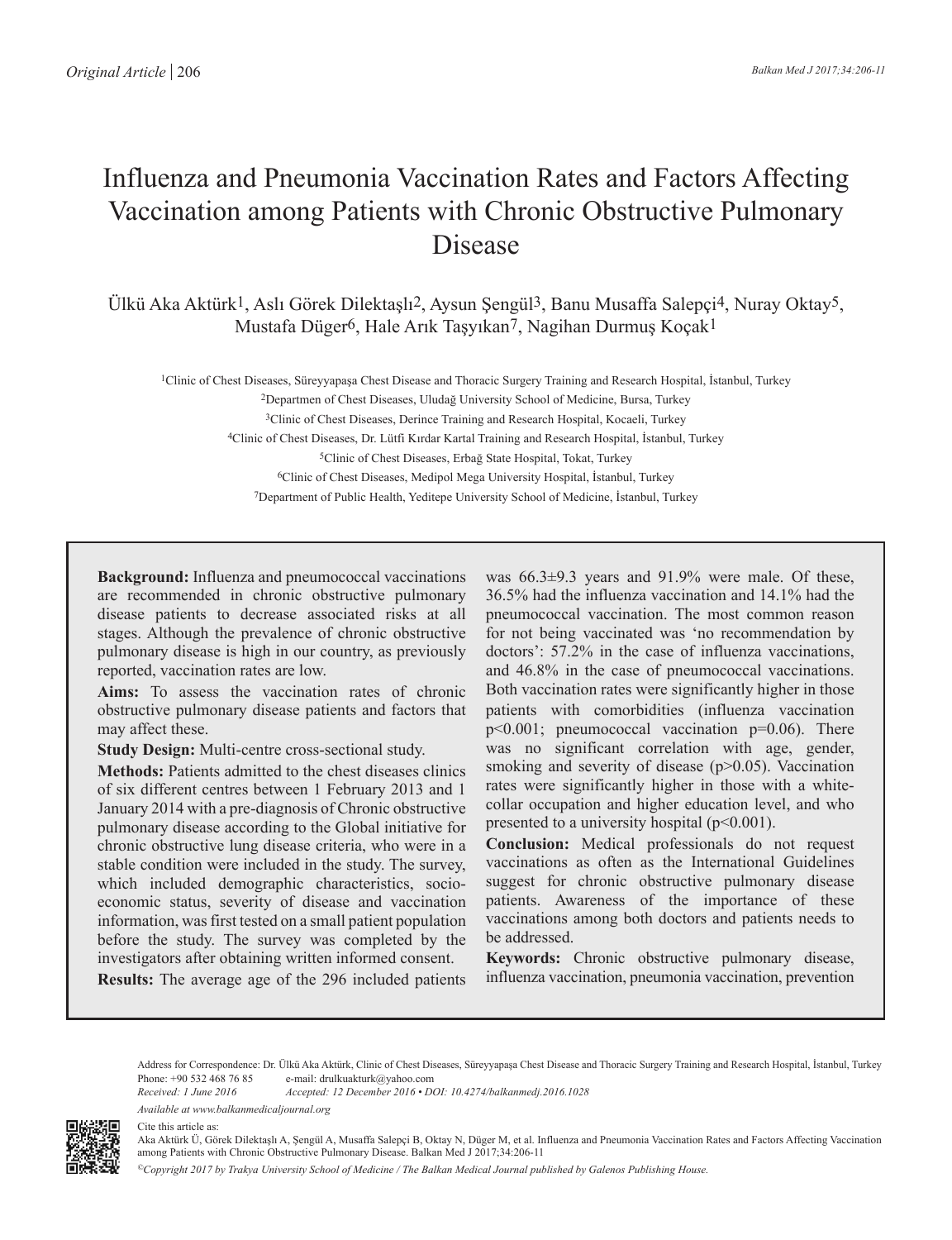The global incidence of Chronic obstructive pulmonary disease (COPD) is currently 11.8% among men and 8.5% among women. Recently, COPD was reported to be the fifth cause of death worldwide, and is expected to be the fourth by 2030 (1,2). COPD is a disease that progresses with each acute attack. The most frequent causes of these attacks are influenza and streptococcus pneumonia infections, which lead to increased hospitalization and mortality rates. The Global initiative for chronic obstructive lung disease (GOLD) recommends influenza vaccination at evidence A level due to its ability to reduce hospitalization and mortality rates, and pneumococcal vaccination at evidence B level to prevent society-based pneumonia (3).

Despite these recommendations, vaccination rates in patients with COPD are not at the desired level. The vaccination rates targeted by the American National Immunization Program Advisory for COPD patients are 90%. However, health statistics data show that the influenza vaccination rates in America between 1999 and 2005 were 70% at the most, and the pneumococcus vaccination rates were 49.9-56.3% (4). Another study conducted in Italy reported lower (30.5%) influenza vaccination rates among patients with COPD (5). According to the data obtained from the Burden of chronic obstructive lung disease study in our country, the prevalence of COPD was 15.4% among men and 6% among women (1). Several studies performed on an elderly population (>65 years) in Turkey indicated that the minimal influenza vaccination rate in patients with COPD was 5.9% and the maximal rate was 27.3% (6). In another single-centre study, pneumococcal and influenza vaccination rates were 51% (7).

There are a limited number of studies on vaccination rates among COPD patients and, of these, most are single- centre studies. We aimed to determine the influenza and pneumococcal vaccination rates in patients with COPD in our country, and the factors affecting these rates.

## **MATERIALS AND METHODS**

This was a multi-centre cross sectional study approved by the ethics committee of our university. The centres included were a university hospital, three training hospitals, and two public hospitals from five different cities in our country.

Patients admitted to the chest diseases clinics of six different centres between 1 February 2013 and 1 January 2014 with a pre-diagnosis of COPD according to the GOLD criteria (8), who were in a stable condition, and over 40 years of age, were included in the study. Patients not compliant with the respiratory function test (RFT), those who refused to participate in the study, pregnant patients, and patients with a cancer diagnosis were excluded from the study.

The survey, which included demographic characteristics, socio-economic status, severity of disease and vaccination information, was first tested on a small patient population before the study. The survey was completed by the investigators after obtaining written informed consent. The RFT technicians were trained prior to the study and spirometric tests were performed according to the standard criteria (9). The stages of the disease, Modified Medical Research Council (MMRC) and COPD Assessment Test (CAT) scores were determined according to GOLD (8,10).

#### **Statistical analysis**

While measures subject to statistical analysis in the study were defined as the mean and standard deviation for continuous variables, they were defined as number and percentage values for categorical variables. The chi-square and Fisher's exact probability tests were used to compare differences between the categorical variables. For a comparison of normally distributed continuous variables the t-test was used. A p value of  $\leq 0.05$ was considered significant. Statistical analyses were carried out using SPSS (Version: 21.0; IBM Corp., Armonk, NY, USA) package software.

# **RESULTS**

A total of 296 patients from six different centres who fulfilled the criteria were included in the study. Of these, 77.4% were admitted to public hospitals, and 22.6% were admitted to the university hospital. The mean age was 66.35±9.33, and 91.9% were male. A concomitant disease was present in 60.8% of cases (37% hypertension, 13.9% diabetes, and 23.1% cardiovascular diseases). According to GOLD, the patients were determined to have a stage 1 disease in 4.2%, stage 2 disease in 40.8%, stage 3 disease in 36.6%, and stage 4 disease in 18.5%. The mean CAT score was 21.65±8.63. According to the MMRC dysnoea scores, 9.5% were stage 1, 37% were stage 2, 27% were stage 3, and 18% were stage 4.

Of the 296 patients, 36.5% stated that they had received an influenza vaccination, and 14.1% a pneumococcal vaccination. Of these, 54% of the patients who had been vaccinated for influenza, and 38.1% who had been vaccinated for pneumococcus, had previously been recommended by the chest diseases physician to obtain the vaccination. The rates of physicians recommending vaccination, other than chest disease physicians, are presented in Table 1. The most notable reason for not being vaccinated for influenza or pneumococcus was 'my doctor didn't advise me to' (57.2% and 46.8%, respectively). Other reasons are listed in Table 1.

When vaccinated patients were compared to those who were not vaccinated, the rate of concomitant disease was significantly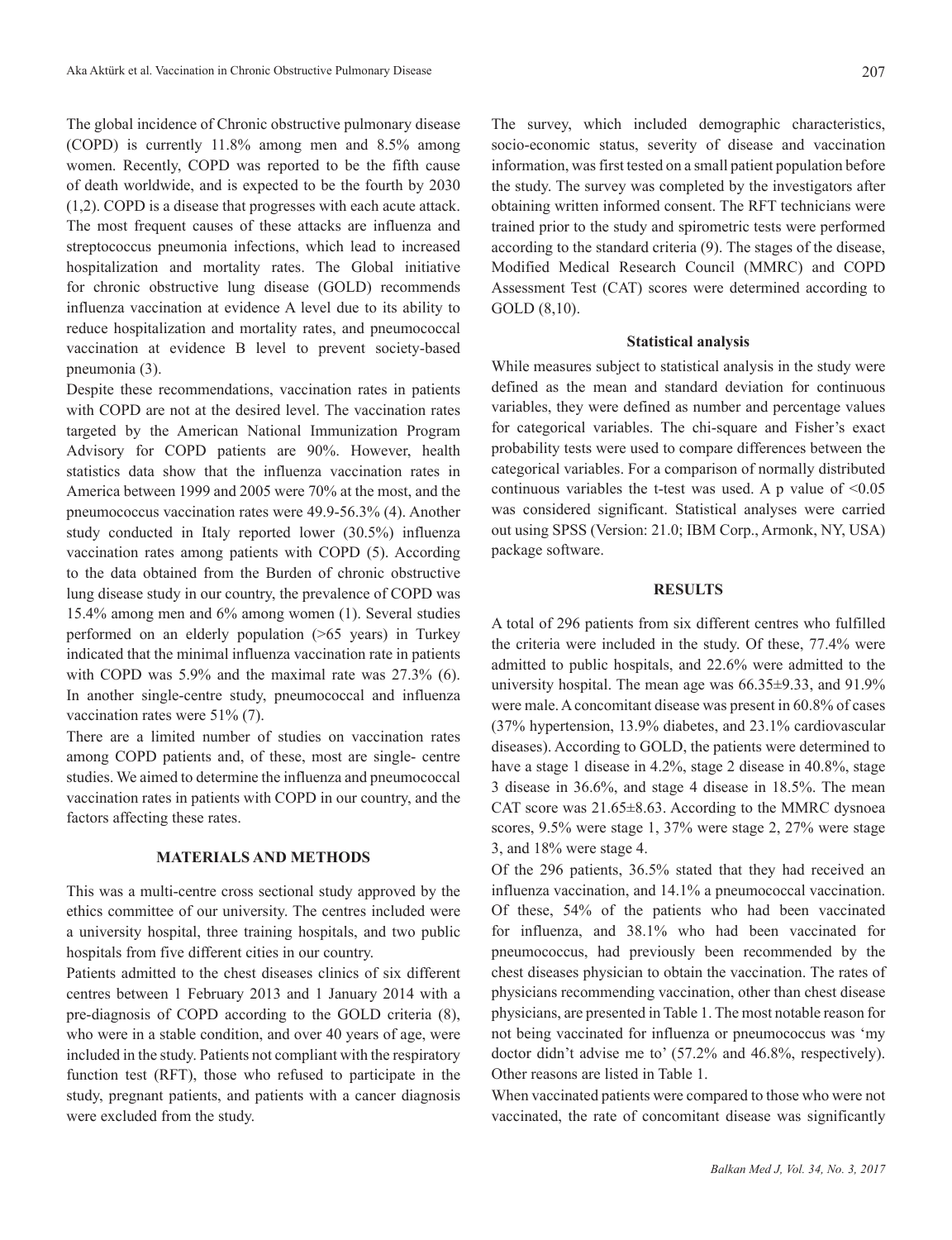higher in those patients who received the influenza vaccination (70.1%, 56.4%, respectively, p<0.001). The rate was also higher in the group who received the pneumococcal vaccination but this was not statistically significant (73.2%, 59%, respectively, p=0.06). No significant differences were observed between the other demographic characteristics between the vaccinated and non-vaccinated groups (p>0.05) (Table 2). No differences in the vaccination rates were observed according to the GOLD stages, CAT scores and MMRC scores (p>0.05). The vaccination rates were significantly higher in both vaccine groups among the white-collar workers and those with an education level of lycée or higher (p<0.001). No differences were observed with regard to the marital and economic status of the patients (Table 3). The influenza and pneumococcal vaccination rates were significantly higher in those patients who presented to the university hospital, compared to the public hospitals (50%, 32.8%, p<0.001; and 25.8%, 11%, p<0.001, respectively).

| <b>TABLE 1.</b> Vaccination situations of the patients |  |  |  |
|--------------------------------------------------------|--|--|--|
|--------------------------------------------------------|--|--|--|

|                                                                       | Influenza vaccination<br>$n$ (%) | Pneumococcal vaccinations<br>$n$ (%) |
|-----------------------------------------------------------------------|----------------------------------|--------------------------------------|
| Vaccination rate                                                      | 106(36.5)                        | 40(14.1)                             |
| Non-vaccination rate                                                  | 190(63.5)                        | 256(85.9)                            |
| Recommended by                                                        |                                  |                                      |
| Chest specialist                                                      | 57(54.0)                         | 15(38.1)                             |
| Internal medicine and family doctor                                   | 19(18.0)                         | 5(11.3)                              |
| Family                                                                | 6(5.3)                           | 2(5.0)                               |
| Pharmacits                                                            | 4(3.8)                           | 1(2.5)                               |
| Media                                                                 | 4(3.8)                           | 1(2.5)                               |
| Reasons for non-vaccination*                                          |                                  |                                      |
| My doctor didn't advise me to                                         | 108(57.2)                        | 119(46.8)                            |
| I never catch flu/pneumonia                                           | 30(15.7)                         | 40(15.7)                             |
| I don't see myself in the risk group                                  | 3(1.7)                           | 2(0.9)                               |
| I don't need to get vaccinated                                        | 18(9.5)                          | 12(4.9)                              |
| I'm afraid of the needle                                              | 5(2.8)                           | 45 (17.6)                            |
| I don't believe that flu or pneumonia is a dangerous disease          | 10(5.7)                          | 2(0.9)                               |
| I believe that the vaccines include harmful material, such as mercury | 10(5.7)                          |                                      |
| There are specialists that are against vaccination                    | 4(2.3)                           | 2(0.9)                               |
| Vaccine may cause flu                                                 | 2(1.1)                           |                                      |
| It's boring to get vaccinated every year                              | 1(0.6)                           | 1(0.6)                               |
| Vaccines may cause allergic reactions                                 | 4(2.3)                           | 6(2.3)                               |
| I believe that vaccination is ineffective                             | 3(1.7)                           | 4(1.4)                               |
| I don't know what vaccination is for                                  |                                  | 136(53.3)                            |
| *Patients could mark more than one choice in this question            |                                  |                                      |

\*Patients could mark more than one choice in this question

| <b>TABLE 2.</b> Demographic characteristics of the vaccinated and non-vaccinated patients |          |                       |                           |            |                      |                           |            |
|-------------------------------------------------------------------------------------------|----------|-----------------------|---------------------------|------------|----------------------|---------------------------|------------|
|                                                                                           |          | Influenza             |                           |            | Pneumococcal         |                           |            |
|                                                                                           |          | Vaccinated<br>$n=106$ | Non-vaccinated<br>$n=190$ | p<br>value | Vaccinated<br>$n=40$ | Non-vaccinated<br>$n=256$ | p<br>value |
| Age                                                                                       |          | $67.9 \pm 9.0$        | $65.5 \pm 9.5$            | 0.42       | $67.8 \pm 10.5$      | $66.1 \pm 9.2$            | 0.47       |
| Gender                                                                                    | Male $%$ | 94.3                  | 90.3                      |            | 92.7                 | 91.6                      | 0.55       |
|                                                                                           | Female % | 5.7                   | 9.7                       | 0.16       | 7.3                  | 8.4                       |            |
| Non-smoker %                                                                              |          | 9.4                   | 7.5                       |            | 15                   | 6.8                       |            |
| Smoker $\%$                                                                               |          | 20.8                  | 24.2                      | 0.72       | 22.5                 | 23.3                      | 0.21       |
| Ex-smoker %                                                                               |          | 69.9                  | 68.3                      |            | 62.5                 | 69.8                      |            |
| Biomass %                                                                                 |          | 58.5                  | 62.5                      | 0.29       | 62.5                 | 61.1                      | 0.51       |
| Additive disease %                                                                        |          | 70.1                  | 56.4                      | 0.01       | 73.2                 | 59.0                      | 0.06       |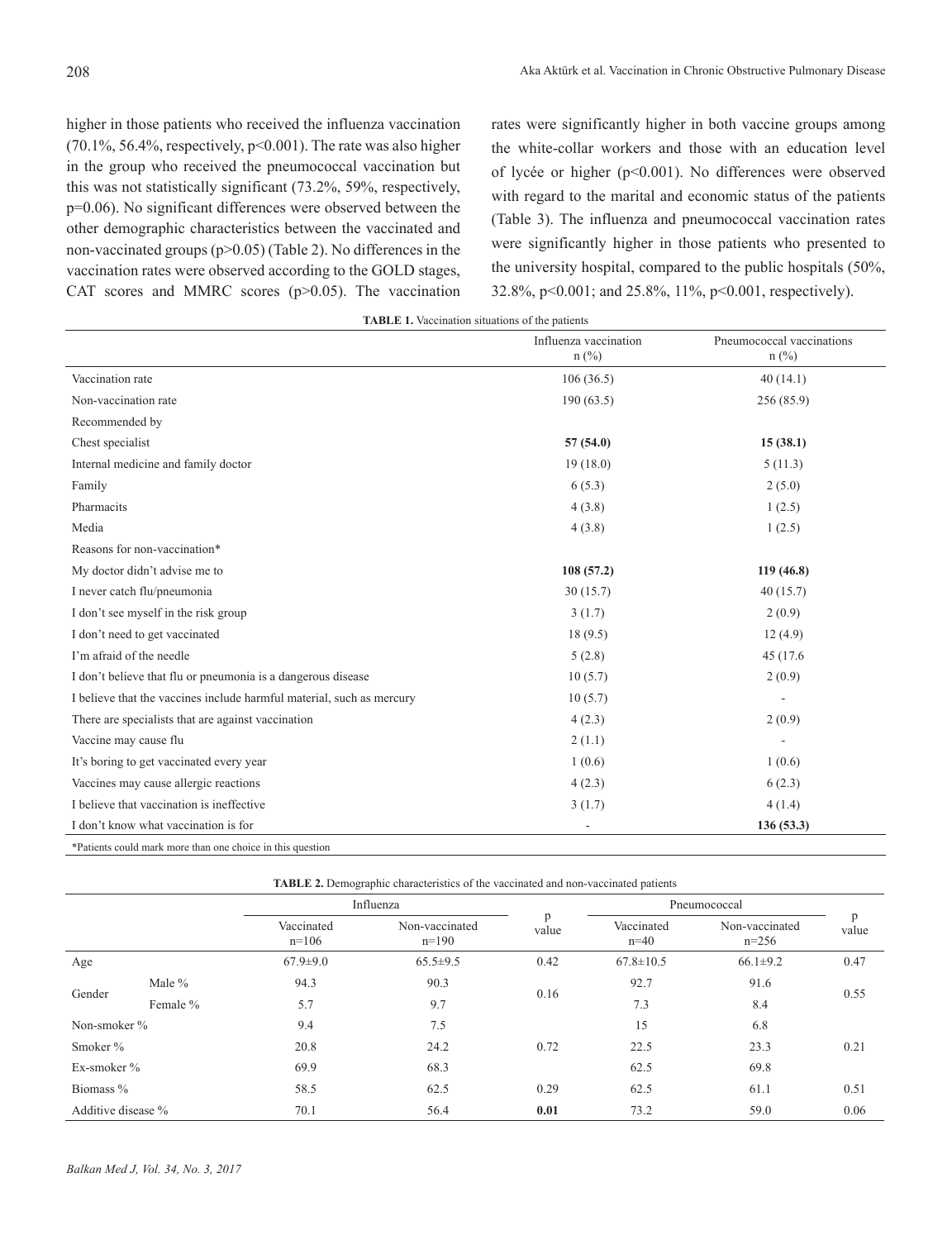**TABLE 3.** Socio-economic status of the vaccinated and non-vaccinated patients

|                   | Influenza             |                           |            | Pneumococcal         |                           |            |
|-------------------|-----------------------|---------------------------|------------|----------------------|---------------------------|------------|
|                   | Vaccinated<br>$n=106$ | Non-vaccinated<br>$n=190$ | p<br>value | Vaccinated<br>$n=40$ | Non-vaccinated<br>$n=256$ | p<br>value |
| Occupation        |                       |                           |            |                      |                           |            |
| Blue collar       | 59.5                  | 77.8                      |            | 51.2                 | 89.5                      | 0.001      |
| White collar      | 33.0                  | 11.1                      | 0.001      | 41.5                 | 15.7                      |            |
| Housewife         | 7.5                   | 11.1                      |            | 7.3                  | 10.3                      |            |
| Income            |                       |                           |            |                      |                           |            |
| $<$ 2000 TL/month | 68.8                  | 74.2                      | 0.19       | 75                   | 74.5                      | 0.46       |
| $>2000$ TL/month  | 31.2                  | 25.8                      |            | 25                   | 25.5                      |            |
| Education degree  |                       |                           |            |                      |                           |            |
| Below lyéee       | 73.5                  | 84.2                      | 0.001      | 62.5                 | 82.0                      | 0.001      |
| Lycée or higher   | 26.5                  | 15.8                      |            | 37.5                 | 18.0                      |            |
| Marital status    |                       |                           |            |                      |                           |            |
| Married           | 86.8                  | 86.3                      |            | 85                   | 86.3                      | 0.19       |
| Single            | 13.2                  | 13.7                      | 0.43       | 15                   | 13.7                      |            |

# **DISCUSSION**

In this study, the flu vaccination rate among COPD patients was 36.5%, and the pneumococcal vaccination rate was 14.1%. The most notable reason for non-vaccination was a lack of recommendation from the doctor. The most important indicators for increasing the rate of vaccination were the presence of a concomitant disease, level of education and occupation. Those with a lycée or higher educational degree and white-collar workers had statistically significantly higher vaccination rates. International authorities recommend the flu vaccination at an evidence a level, due to its ability to reduce influenzarelated attacks, hospitalization and mortality rates in patients with COPD. Pneumococcal vaccination, on the other hand, is recommended at an evidence B level, since it decreases societybased pneumonias and related attacks (3,8).

The worldwide-targeted vaccination rates for patients with COPD are high; however, studies show that the actual vaccination rates are much lower (4,5). A survey study by Chiatti et al. (5) in Italy, which included 6051 patients with COPD, showed the influenza vaccination rate to be 30.5%. Arinez-Fernandez et al. (11) determined the pneumococcal vaccination rate as 32.5%, and Vandenbos et al. (12) found the influenza vaccination rate to be 55.3% in patients with COPD. In Turkey, influenza vaccination rates in patients with COPD were found to be 27.3% and 14.9% in two different studies (6,13). In our study, we showed an influenza vaccination rate of 36.5% in patients with COPD, similar to rates previously reported in our country, and lower than those observed in American and European studies. The pneumococcal vaccination rate in our study was 14.1%, which is lower than that observed worldwide. We believe that the lack of pneumococcal vaccine reimbursement in our country contributes the lower rate in vaccination.

In a study by Chiatti et al. (5), the influenza vaccination rates were found to be higher in patients who had more frequent contact with their medical practitioners. On the other hand, in a Spanish study investigating pneumococcal vaccination rates and factors affecting these rates in patients with COPD, the number of general practitioner visits within the previous year did not affect the vaccination rates (11). In our study, the vaccination rates among patients with COPD were determined to be higher when recommended by a doctor, particularly a chest specialist. Furthermore, the lack of recommendation by a doctor was the most frequent cause of non- vaccination in our study.

In a study by Vandenbos et al. (12), the most important cause of non-vaccination for influenza was found to be refusal of vaccination or intolerance against vaccination, the most important cause of non-vaccination for pneumonia was found to be a lack of recommendation by the general practitioner. Overall, these results indicate the importance of the medical practitioner's recommendation for vaccination.

The most important causes for non-vaccination in the study by Ciblak (6) were determined to be: not believing in the efficacy of the vaccines; believing that the vaccines trigger the flu; an unwillingness to repeat the dose; not believing themselves to be in the risk group; and worrying about the side-effects of the vaccine.

Other reasons for non-vaccination of the patients in our study were: unawareness of the usefulness of the vaccines or not believing it to be useful; not believing the necessity of the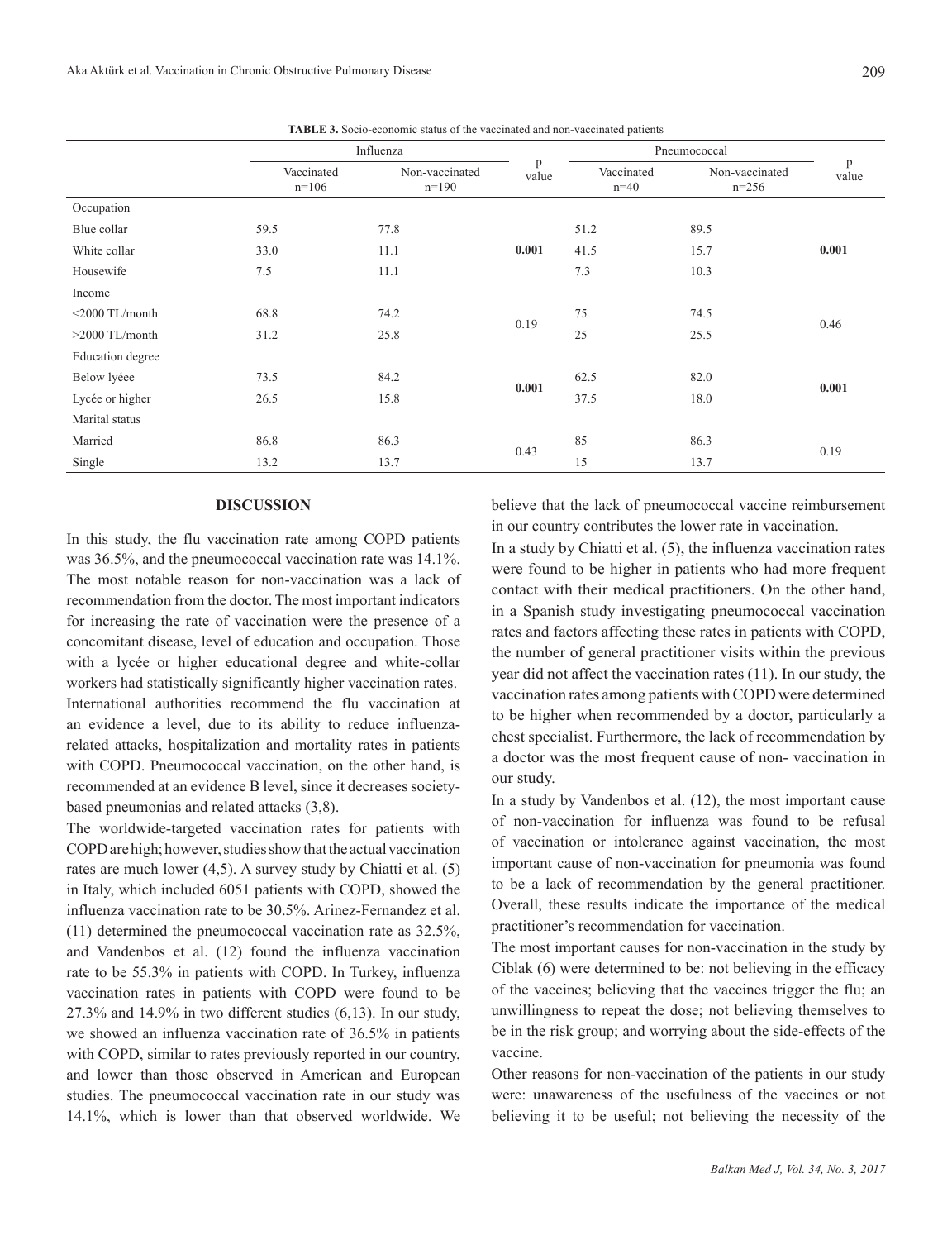vaccines, and similar reasons. These observations indicate that patients with COPD in our country are not well informed on the efficacy of vaccinations.

There are conflicting reports in which some advocate that gender does not affect vaccination, while others claim that vaccination rates are higher among women (14-18). Likewise, some studies have concluded that being married positively affects the vaccination rate, while others conclude that marital status has no effect at all (5,18). Chiatti et al. (5) concluded that the influenza vaccination rates were higher among the elderly and those with concomitant disease, and lower among active smokers, single or divorced patients. In the same study, a high level of education among elderly patients with COPD was found to negatively affect the vaccination rate. In contrast, other studies indicated that higher educational levels improved the vaccination rates (18-20). In our study, gender, marital status, and smoking habits were found to have no effect on the pneumococcal or influenza vaccination rates. However, concomitant disease increased the influenza vaccination rates, although no statistically significant increase in pneumococcal vaccination rates was observed. Similar to that observed in the literature, the vaccination rates among COPD patients with an educational level of lycée or higher, those who had been admitted to the university hospital, or those who were white-collar workers, were found to be higher. Income status had no effect on either vaccination rates. According to the GOLD stages, CAT and MMRC scores that define clinical severity, no relationship was observed with the vaccination rates.

The strength of our study is that it is a multi-centre one that addresses the lack of data on vaccination rates among COPD patients in our country. The primary limitation of our study is that it was based on a survey and some of the patient statements may not be accurate.

In conclusion, influenza vaccination rate of patients with COPD in our country is lower than expected, and the pneumococcal vaccination rate is much lower than expected. The most notable cause of non-vaccination among patients was found to be a lack of recommendation by their doctor, and the second was the patients' lack of knowledge regarding vaccinations. The higher vaccination rates among patients with concomitant diseases, those who had been admitted to the university hospital, and those with higher levels of education were most likely because they paid more visits to the doctor. These outcomes indicate the importance of the medical practitioner in informing the patient of the value of the vaccination and recommending that they receive it. In line with this, further training for doctors with respect to influenza

and pneumococcal vaccinations in patients with COPD may be required.

**Conflict of Interest:** No conflict of interest was declared by the authors.

### **REFERENCES**

- 1. Buist AS, McBurnie MA, Vollmer WM, Gillespie S, Burney P, Mannino DM, et al. International variation in the prevalence of COPD (the BOLD Study): a population-based prevalence study. Lancet 2007;370:741-50.
- 2. Mathers CD, Loncar D. Projections of global mortality and burden of disease from 2002 to 2030. Plos Med 2006;3:e442.
- 3. Global strategy for the diagnosis, management, and prevention of chronic obstructive pulmonary disease. GOLD Updated 2015. http:// www.goldcopd.org/uploads/users/files/GOLD\_Report\_2015\_Feb18. pdf.
- 4. Department of Health and Human Services Centers for Disease Control and Prevention: National Immunization Program Advisory Committee on Immunization Practices, 29-30 June 2006; Atlanta, GA. Record of the Proceedings. Available from: http://www.michigan.gov/documents/mdch/ AcipMinJun06\_FB100.
- 5. Chiatti C, Barbadoro P, Marigliano A, Ricciardi A, Di Stanislao F, Prospero E. Determinants of influenza vaccination among the adult and older Italian population with chronic obstructive pulmonary disease: a secondary analysis of the multipurpose ISTAT survey on health and health care use. Hum Vaccin 2011;7:1021-5.
- 6. Ciblak MA. Grip Platformu. Influenza vaccination in Turkey: prevalence of risk groups, current vaccination status, factors influencing vaccine uptake and steps taken to increase vaccination rate. Vaccine 2013;31:518-  $23.$
- 7. Cimen P, Unlu M, Kirakli C, Katgi N, Ucsular FD, Ayranci A, et al. Should Patients With COPD Be Vaccinated? Respir Care 2015;60:239-43.
- 8. Global Initiative for Chronic Obstructive Lung Disease. Global strategy for the diagnosis, management, and prevention of chronic obstructive pulmonary disease.GOLD Updated 2013. http://www. goldcopd.org/uploads/users/files/GOLD\_Report\_2013\_Feb20. pdf
- 9. Celli BR, MacNee W; ATS/ERS Task Force. Standards for the diagnosis and treatment of patients with COPD: a summary of the ATS/ERS position paper. Eur Respir J 2004;23:932-46.
- 10. Bestall JC, Paul EA, Garrod R, Garnham R, Jones PW, Wedzicha JA. Usefulness of the Medical Research Council (MRC) dyspnoea scale as a measure of disability in patients with chronic obstructive pulmonary disease. Thorax 1999;54:581-86.
- 11. Arinez-Fernandez MC, Carraco-Garrido P, Garcia-Carballo M, Hernandez-Barrera V, de Miguel AG, Jimenez-Garcia R. Determinants of pneumococcal vaccination among patients with chronic obstructive pulmonary disease in Spain. Hum Vaccin 2006;2:99-104.
- 12. Vandenbos F, Gal J, Radicchi B. Vaccination coverage against influenza and pneumococcus for patients admitted to a pulmonary care service. Rev Mal Respir 2013;30:746-51.
- 13. Biberoğlu K. Haydi Büyükler Aşıya. Actual Med 2006;14:18-26
- 14. Montserrat-Capdevila J, Godoy P, Marsal JR, Cruz I, Solanes M. Effectiveness of influenza vaccination in preventing hospital admission due to exacerbations of chronic obstructive pulmonary disease. Enferm Infecc Microbiol Clin 2014;32:70-5.
- 15. Damiani G, Federico B, Visca M, Agostini F, Ricciardi W. The impact of socioeconomic level on influenza vaccination among Italian adults and elderly: a cross-sectional study. Prev Med 2007;45:373-9.